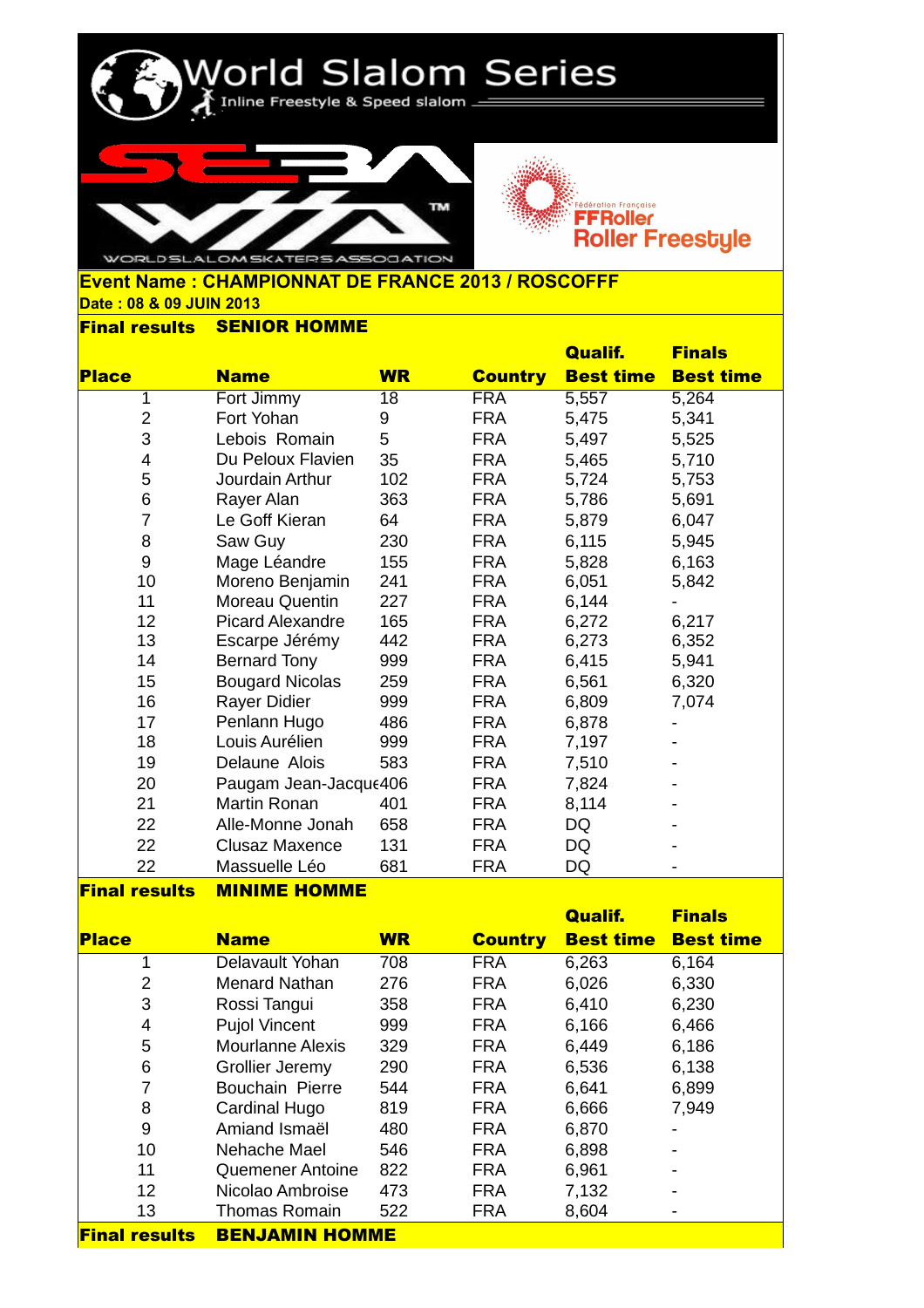|                      |                           |           |                | <b>Qualif.</b>   | <b>Finals</b>    |
|----------------------|---------------------------|-----------|----------------|------------------|------------------|
| <b>Place</b>         | <b>Name</b>               | <b>WR</b> | <b>Country</b> | <b>Best time</b> | <b>Best time</b> |
| 1                    | Du Peloux Roman           | 498       | <b>FRA</b>     | 6,246            | 6,286            |
| 2                    | Rayer Yoan                | 545       | <b>FRA</b>     | 6,111            | 6,092            |
| 3                    | Van Overloop Hannes741    |           | <b>FRA</b>     | 6,808            | 6,630            |
| 4                    | <b>Farthoat Romain</b>    | 247       | <b>FRA</b>     | 6,484            | 6,457            |
| 5                    | <b>Marechal Etienne</b>   | 547       | <b>FRA</b>     | 6,781            | 8,102            |
| 6                    | <b>Frias Andony</b>       | 999       | <b>FRA</b>     | 6,956            | 7,645            |
| 7                    | <b>Lottin Pierre</b>      | 530       | <b>FRA</b>     | 7,112            | 6,746            |
| 8                    | Elias Yoann               | 523       | <b>FRA</b>     | 7,364            | 6,444            |
| 9                    | <b>Bressy Hugo</b>        | 790       | <b>FRA</b>     | 7,431            | $\blacksquare$   |
| 10                   | <b>Bremaud Mattéo</b>     | 803       | <b>FRA</b>     | 8,581            |                  |
| 11                   | <b>Creff Nathan</b>       | 999       | <b>FRA</b>     | 10,096           | $\qquad \qquad$  |
| <b>Final results</b> | <b>POUSSIN - POUSSINE</b> |           |                |                  |                  |

|                |                           |           |                | <b>Qualif.</b>   | <b>Finals</b>    |
|----------------|---------------------------|-----------|----------------|------------------|------------------|
| <b>Place</b>   | <b>Name</b>               | <b>WR</b> | <b>Country</b> | <b>Best time</b> | <b>Best time</b> |
| 1              | Menard Rémi               | 777       | <b>FRA</b>     | 6,908            | 7,154            |
| $\overline{2}$ | <b>Amiand Sephora</b>     | 248       | <b>FRA</b>     | 8,433            | 8,153            |
| 3              | <b>Bouchain Guillaume</b> | 771       | <b>FRA</b>     | 7,175            | 7,154            |
| 4              | <b>Gallant Balthazar</b>  | 812       | <b>FRA</b>     | 8,219            | 8,347            |
| 5              | <b>Blin Alexis</b>        | 810       | <b>FRA</b>     | 8,116            | 8,710            |
| 6              | Lacroix Salomé            | 407       | <b>FRA</b>     | 8,392            | 8,200            |
| 7              | Grollier Mélany           | 408       | <b>FRA</b>     | 8,998            | 9,868            |
| 8              | <b>Merceron Alex</b>      | 829       | <b>FRA</b>     | 9,032            | 9,717            |
| 9              | Cardinal Julia            | 999       | <b>FRA</b>     | 9,164            |                  |
| 10             | Prezeau Benoît            | 632       | <b>FRA</b>     | 10,004           |                  |
| 11             | Roignant Théo             | 821       | <b>FRA</b>     | 10,569           |                  |
| 12             | Laleve Damien             | 848       | <b>FRA</b>     | 11,492           |                  |
| 13             | Arzur Chimmène            | 999       | <b>FRA</b>     | 12,319           |                  |
| 14             | Jubil Aurélien            | 999       | <b>FRA</b>     | 13,815           |                  |
|                |                           |           |                |                  |                  |

## **Final results SENIOR FEMME**

<mark>Final re</mark>

|                      |                          |           |                | <b>Qualif.</b>   | <b>Finals</b>    |
|----------------------|--------------------------|-----------|----------------|------------------|------------------|
| <b>Place</b>         | <b>Name</b>              | <b>WR</b> | <b>Country</b> | <b>Best time</b> | <b>Best time</b> |
| 1                    | Derisbourg Tiffany       | 13        | <b>FRA</b>     | 6,057            | 5,809            |
| 2                    | Kerbrat Caroline         | 42        | <b>FRA</b>     | 6,336            | 6,131            |
| 3                    | Granjon Zoé              | 9         | <b>FRA</b>     | 6,076            | 5,987            |
| 4                    | Cochey-cahuzac Eva 28    |           | <b>FRA</b>     | 6,922            | 6,222            |
| 5                    | Conan Maëliss            | 6         | <b>FRA</b>     | 5,959            | 6,498            |
| 6                    | Saliba Anaïs             | 156       | <b>FRA</b>     | 6,305            | 6,883            |
| 7                    | Ingremeau Chloé          | 214       | <b>FRA</b>     | 6,638            | 6,602            |
| 8                    | <b>Autin Bettina</b>     | 75        | <b>FRA</b>     | 6,700            | 6,650            |
| 9                    | <b>Dubernet Mallaury</b> | 95        | <b>FRA</b>     | 7,016            |                  |
| 10                   | Pham-Van-Hue. Saloi999   |           | <b>FRA</b>     | 7,031            |                  |
| 11                   | Corcinos Elodie          | 140       | <b>FRA</b>     | 7,353            |                  |
| 12                   | Noël Romane              | 139       | <b>FRA</b>     | 8,470            |                  |
| 13                   | Harter Joëlle            | 93        | <b>FRA</b>     | 9,382            |                  |
| 14                   | <b>Bellec Audrey</b>     | 105       | <b>FRA</b>     | DQ               |                  |
| 14                   | Inbaraj Gabrielle        | 113       | <b>FRA</b>     | DQ               |                  |
| <b>Final results</b> | <b>MINIME FEMME</b>      |           |                |                  |                  |
|                      |                          |           |                |                  |                  |

|              |                      |           |                | <b>Qualif.</b>   | <b>Finals</b>    |
|--------------|----------------------|-----------|----------------|------------------|------------------|
| <b>Place</b> | <b>Name</b>          | <b>WR</b> | <b>Country</b> | <b>Best time</b> | <b>Best time</b> |
|              | <b>Oudot Perrine</b> | 187       | <b>FRA</b>     | 6,504            | 6,139            |
| 2            | Moreno Laurine       | 220       | <b>FRA</b>     | 6,558            | 6,401            |
| 3            | Navion Kiara         | 230       | <b>FRA</b>     | 7,229            | 6,938            |
| 4            | Dexheimer Loïs       | 177       | <b>FRA</b>     | 6,687            | 6,677            |
| 5            | Stephan Flora        | 999       | FRA            | 7,027            | 7,367            |